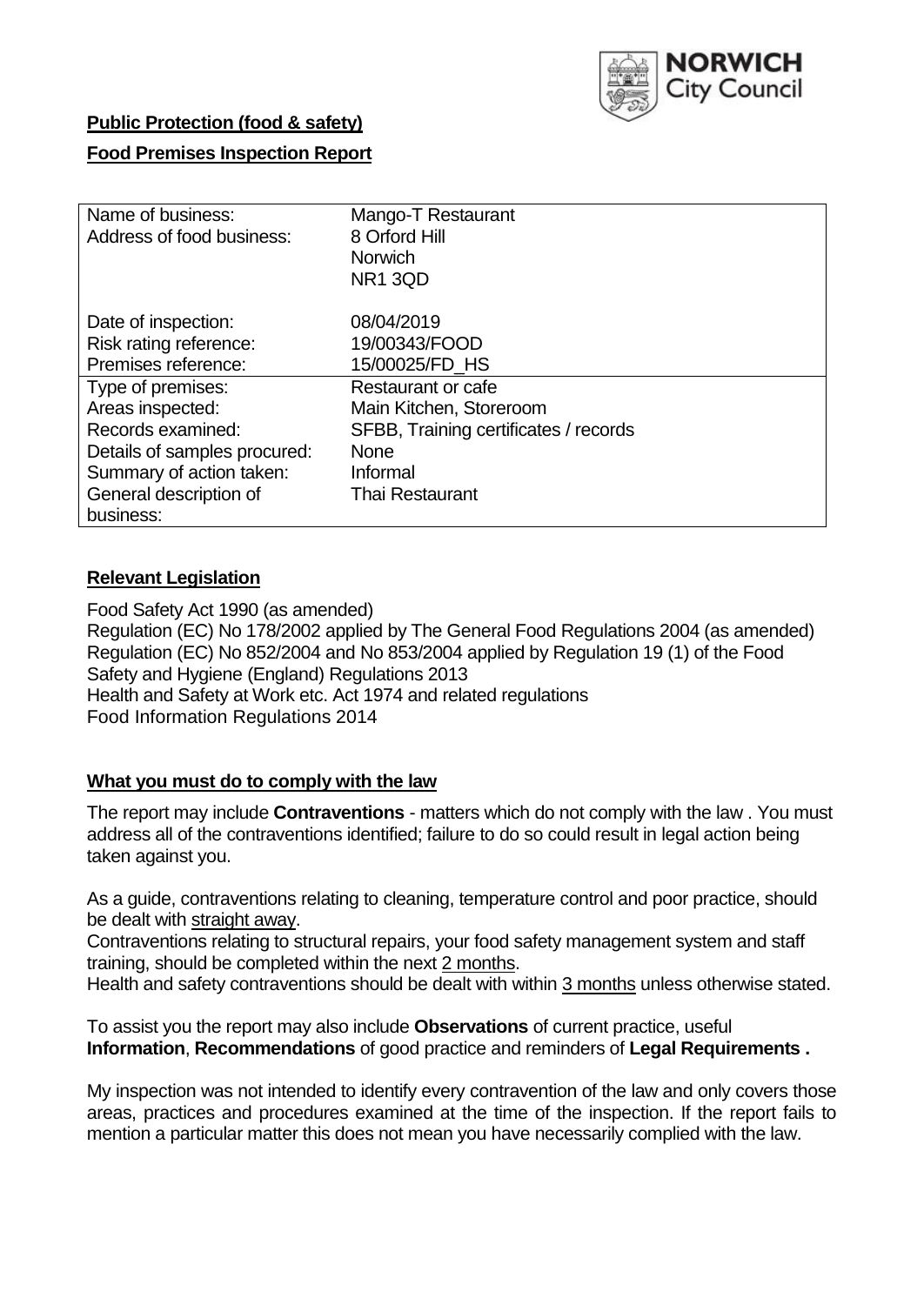# **FOOD SAFETY**

#### **How we calculate your Food Hygiene Rating:**

The food safety section has been divided into the three areas which you are scored against for the hygiene rating: 1. food hygiene and safety procedures, 2. structural requirements and 3. confidence in management/control procedures. Each section begins with a summary of what was observed and the score you have been given. Details of how these scores combine to produce your overall food hygiene rating are shown in the table.

| <b>Compliance Area</b>                     |          |                  |           | <b>You Score</b> |                          |    |           |                 |      |  |  |
|--------------------------------------------|----------|------------------|-----------|------------------|--------------------------|----|-----------|-----------------|------|--|--|
| Food Hygiene and Safety                    |          |                  |           | $\Omega$         | 5                        | 10 | 15        | 20              | 25   |  |  |
| <b>Structure and Cleaning</b>              |          |                  |           | $\Omega$         | $\overline{5}$           | 10 | 15        | 20              | 25   |  |  |
| Confidence in management & control systems |          |                  | $\Omega$  | 5                | 10                       | 15 | 20        | 30 <sub>1</sub> |      |  |  |
|                                            |          |                  |           |                  |                          |    |           |                 |      |  |  |
| <b>Your Total score</b>                    | $0 - 15$ | 20               | $25 - 30$ |                  | $35 - 40$                |    | $45 - 50$ |                 | > 50 |  |  |
| <b>Your Worst score</b>                    | 5        | 10 <sup>10</sup> | 10        |                  | 15                       |    | 20        |                 |      |  |  |
|                                            |          |                  |           |                  |                          |    |           |                 |      |  |  |
| <b>Your Rating is</b>                      | 5.       | $\overline{4}$   | 3         |                  | $\overline{\mathcal{L}}$ |    |           |                 | 0    |  |  |

Your Food Hygiene Rating is 3 - a generally satisfactory standard

## **1. Food Hygiene and Safety**

Food hygiene standards are generally satisfactory and maintained. There is evidence of some non-compliance with legal requirements. Some lapses are evident however generally you have satisfactory food handling practices and procedures and adequate control measures to prevent cross-contamination are in place. The contraventions require your attention; although not critical to food safety they may become so if not addressed. **(Score 10)**

000300

### Contamination risks

**Contravention** You could not demonstrate effective disinfection of equipment and utensils used for both raw and ready-to-eat foods, either by heat or an adequate dishwasher cycle. Separate equipment and utensils must be provided. Such equipment should be easily identifiable (e.g. colour coded) and must be stored and washed separately.

**Contravention** You could not demonstrate effective heat disinfection of the food equipment and utensils you use for handling both raw and ready-to-eat foods.

• knives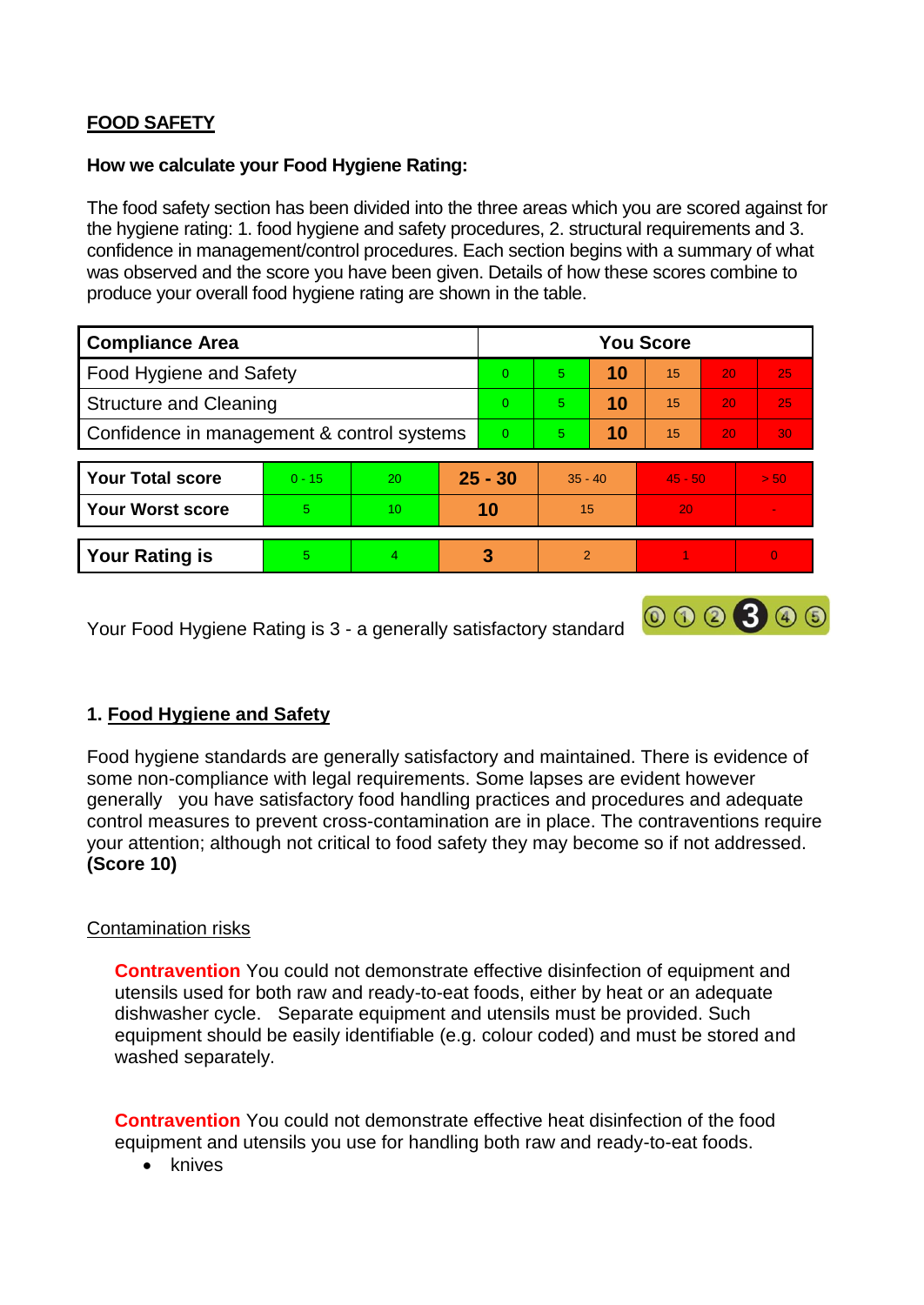• storage containers

**Legal Requirement** At all stages of production, processing and distribution, food must be protected from any contamination likely to render it unfit for human consumption, injurious to health or contaminated in such a way that it would be unreasonable to expect it to be consumed in that state.

**Guidance** The FSA (visit www.food.gov.uk for more information) has issued guidance on controlling E.coli 0157 through:

\* the complete separation of raw and ready-to-eat food

\* the correct use of wash-hand basins and thorough handwashing

\* having dedicated equipment (including complex equipment) for raw and ready-to-eat foods

\* through 2-stage cleaning and the correct use of sanitisers

\* and by controlling the risks posed by soily vegetables.

### Hand-washing

**Observation I** was pleased to see handwashing was well managed.

**Guidance** Taps can be a source of contamination so use a paper towel to turn off the tap after washing and drying your hands.

### Personal Hygiene

**Observation** I was pleased to see that standards of personal hygiene were high.

### Poor Practices

**Contravention** The following matters represented poor practice and if allowed to continue may cause food to become contaminated or lead to its deterioration:

- food i.e fish and belly pork were being stored unwrapped in the chest freezer
- 7 x packets of fine beans were being stored beyond their 'best before' date of 7/4
- 4 x packets of Rice vermicelli were being stored beyond their 'best before' date of 28/2/16 and 3/12 /18 in the storeroom
- mango was being stored in a cardboard box on the floor underneath the washing up sink

**Guidance** It is an offence to sell food which is not of the nature, substance or quality demanded by the consumer. Food sold passed it's 'best before' date could be of a reduced quality so you must check it is OK before you sell it.

## **2. Structure and Cleaning**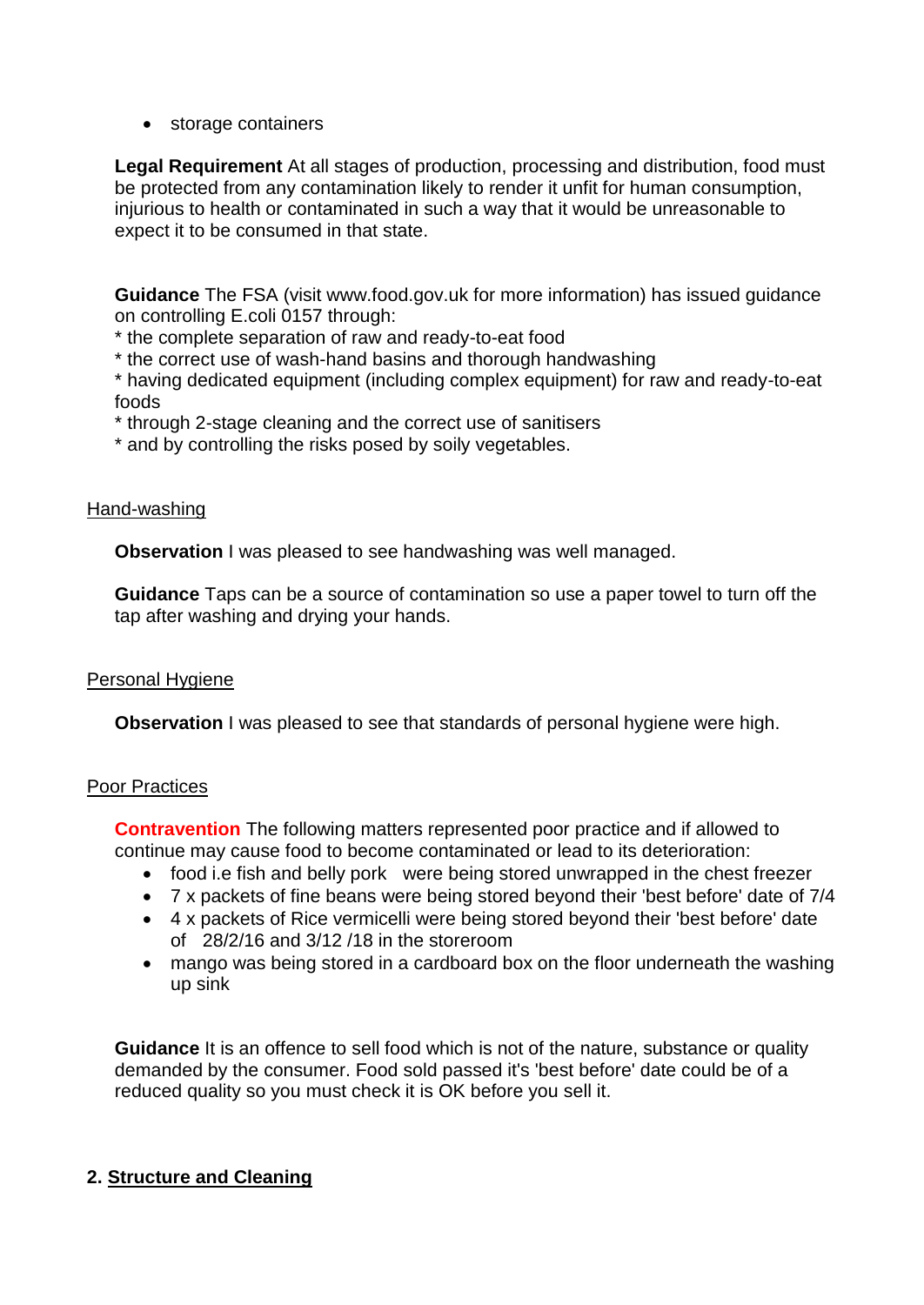The structure facilities and standard of cleaning and maintenance are of a generally satisfactory standard but there are some repairs and/or improvements which are required in order for you to comply with the law. Pest control and waste disposal provisions are adequate. The contraventions require your attention; although not critical to food safety they may become so if not addressed. **(Score 10)**

### Cleaning of Structure

**Contravention** The following items were dirty and require more frequent and thorough cleaning:

- floor/wall junctions
- around equipment feet
- behind and under equipment
- extraction canopy
- walls particularly behind food preparation surfaces
- flooring
- pipework to sinks

#### Cleaning of Equipment and Food Contact Surfaces

**Contravention** The following items are dirty and must be cleaned:

- seals to dessert chest freezer
- filters to extraction canopy

### Cleaning Chemicals / Materials / Equipment and Methods

**Contravention** The following evidence demonstrated your cleaning equipment were not appropriate:

• the scourer was very worn

**Contravention** Cardboard cannot be properly cleaned. Do not use it to cover the floor/ shelves of work surfaces in food rooms

**Guidance** Disinfectants and sanitisers must at least meet the requirements of one of the following standards: BS EN 1276 or BS EN 13697; or other standards that meet the same conditions and requirements.

**Recommendation** clear all clutter off the floor so it can be easily cleaned

**Maintenance**